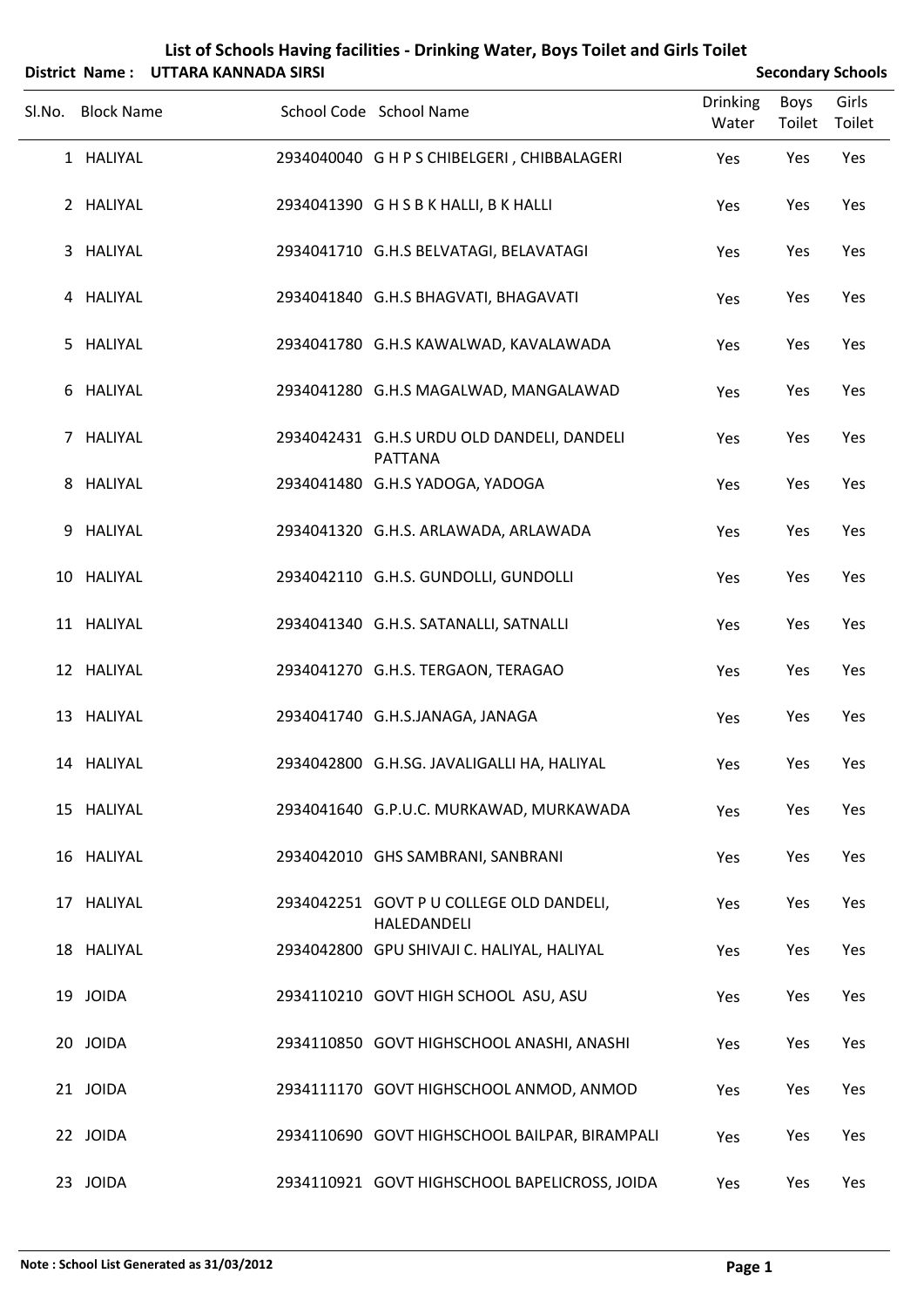| List of Schools Having facilities - Drinking Water, Boys Toilet and Girls Toilet |
|----------------------------------------------------------------------------------|
| $i$ striet, Names $\cdot$ , UTTADA I/ANNIADA CIDCL                               |

|                   | District Name: UTTARA KANNADA SIRSI |                                                              |                          |                | <b>Secondary Schools</b> |
|-------------------|-------------------------------------|--------------------------------------------------------------|--------------------------|----------------|--------------------------|
| Sl.No. Block Name |                                     | School Code School Name                                      | <b>Drinking</b><br>Water | Boys<br>Toilet | Girls<br>Toilet          |
| 24 JOIDA          |                                     | 2934111380 GOVT HIGHSCHOOL CASTLEROCK,<br><b>CASTLEROCK</b>  | Yes                      | Yes            | Yes                      |
| 25 JOIDA          |                                     | 2934110520 GOVT HIGHSCHOOL JAGALPET, JAGALBET                | Yes                      | Yes            | Yes                      |
| 26 JOIDA          |                                     | 2934111400 GOVT HIGHSCHOOL KUMBARWADA,<br><b>KUMBARWADA</b>  | Yes                      | Yes            | Yes                      |
| 27 JOIDA          |                                     | 2934111000 GOVT HIGHSCHOOL NANDIGADDE,<br>NANDIGADDE         | Yes                      | Yes            | Yes                      |
| 28 JOIDA          |                                     | 2934110200 GOVT HIGHSCHOOL RAMNAGAR, RAMNAGAR                | Yes                      | Yes            | Yes                      |
| 29 JOIDA          |                                     | 2934110910 GOVT HIGHSCHOOL TINNAIGHAT, TINAI<br><b>KHAND</b> | Yes                      | Yes            | Yes                      |
| 30 JOIDA          |                                     | 2934110921 SHRIRAM HIGHSCHOOL JOIDA, JOIDA                   | Yes                      | Yes            | Yes                      |
| 31 MUNDAGOD       |                                     | 2934100350 G H S CHIGALLI, CHIGALLI                          | Yes                      | Yes            | Yes                      |
| 32 MUNDAGOD       |                                     | 2934100110 G H S HUNAGUND, HUNGUNDA                          | Yes                      | Yes            | Yes                      |
| 33 MUNDAGOD       |                                     | 2934100460 G H S KATUR, KATUR                                | Yes                      | Yes            | Yes                      |
| 34 MUNDAGOD       |                                     | 2934100071 G H S MAINALLI, MAINALLI                          | Yes                      | Yes            | Yes                      |
| 35 MUNDAGOD       |                                     | 2934100310 G.HIGH SCHOOL ANDALGI, ANDALGI                    | Yes                      | Yes            | Yes                      |
| 36 MUNDAGOD       |                                     | 2934100580 G.U.H.S PALA, PALA                                | Yes                      | Yes            | Yes                      |
| 37 MUNDAGOD       |                                     | 2934100730 JONIOR COLLEGE MALAGI, MALGI                      | Yes                      | Yes            | Yes                      |
| 38 MUNDAGOD       |                                     | 2934100832 JONIOR COLLEGE MUNDGOD, MUNDAGOD<br><b>TOWN</b>   | Yes                      | Yes            | Yes                      |
| 39 SIDDAPUR       |                                     | 2934062060 G H S HALADAKATTA, WARD6                          | Yes                      | Yes            | Yes                      |
| 40 SIDDAPUR       |                                     | 2934062340 G H S HALLIBAIL, HALLIBAIL                        | Yes                      | Yes            | Yes                      |
| 41 SIDDAPUR       |                                     | 2934062460 G H S JIDDI, JIDDI                                | Yes                      | Yes            | Yes                      |
| 42 SIDDAPUR       |                                     | 2934061830 G H S KANGOD, KANGOD                              | Yes                      | Yes            | Yes                      |
| 43 SIDDAPUR       |                                     | 2934062410 G H S LAMBAPURA, LAMBAPURA                        | Yes                      | Yes            | Yes                      |
| 44 SIDDAPUR       |                                     | 2934061490 G H S MANMANE, MANMANE                            | Yes                      | Yes            | Yes                      |
| 45 SIDDAPUR       |                                     | 2934060020 G H S SHIRAGUNI, KANCHIKAI                        | Yes                      | Yes            | Yes                      |
| 46 SIDDAPUR       |                                     | 2934061850 G H S SHIRALGI, SHIRALGI                          | Yes                      | Yes            | Yes                      |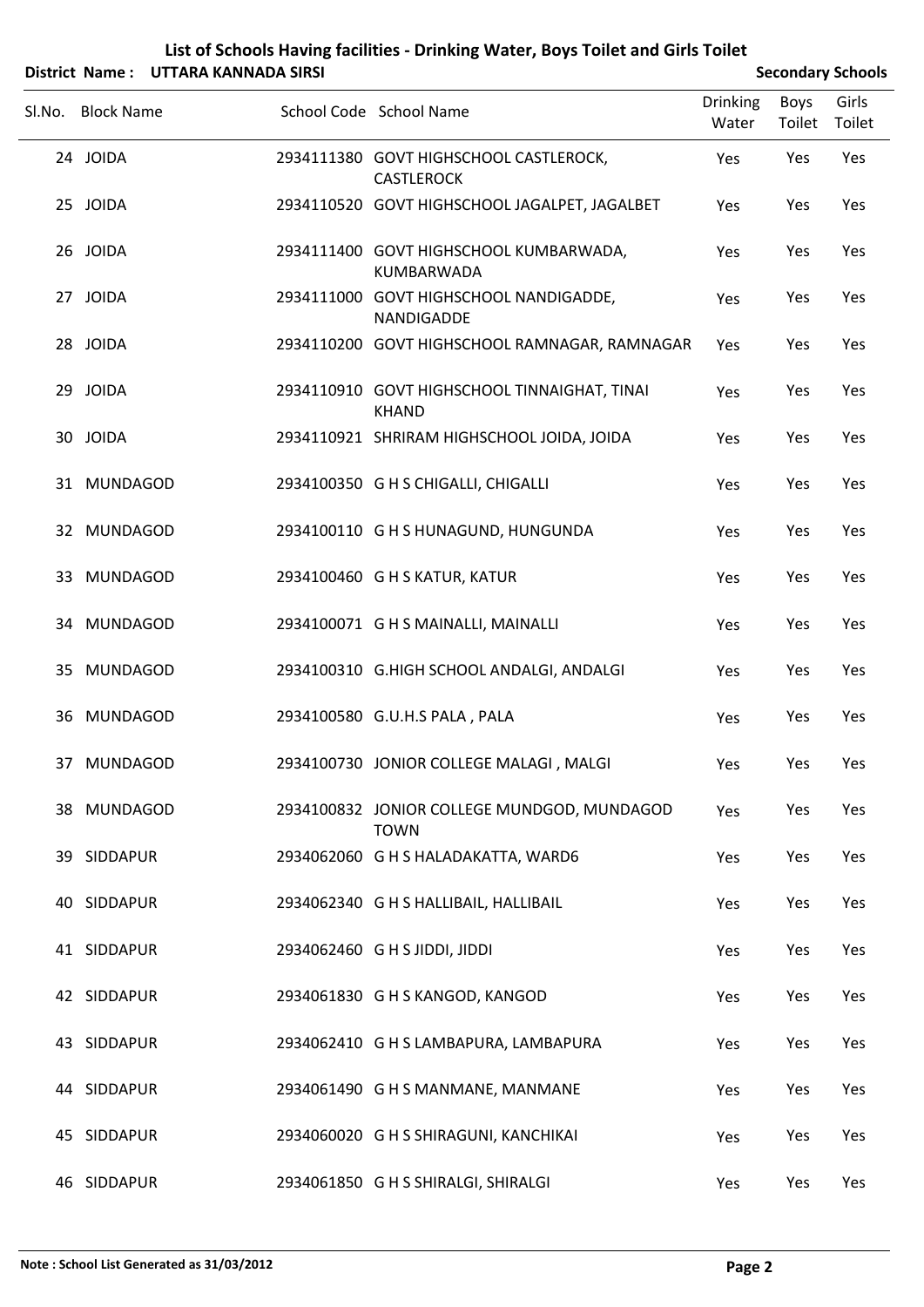|                   | District Name: UTTARA KANNADA SIRSI |                                                     |                   |                       | <b>Secondary Schools</b> |
|-------------------|-------------------------------------|-----------------------------------------------------|-------------------|-----------------------|--------------------------|
| Sl.No. Block Name |                                     | School Code School Name                             | Drinking<br>Water | <b>Boys</b><br>Toilet | Girls<br>Toilet          |
| 47 SIDDAPUR       |                                     | 2934062050 G H S URDU SIDDAPUR, WARD9               | Yes               | Yes                   | Yes                      |
| 48 SIDDAPUR       |                                     | 2934060960 G H S VANDANE, GUBBAGOD                  | Yes               | Yes                   | Yes                      |
| 49 SIDDAPUR       |                                     | 2934061360 G P U COLLEGE, HALGERI                   | Yes               | Yes                   | Yes                      |
| 50 SIDDAPUR       |                                     | 2934061660 GHS KOLSIRSI, KOLSIRSI                   | Yes               | Yes                   | Yes                      |
| 51 SIDDAPUR       |                                     | 2934060760 GOVT PU COLLEGE NANIKATTA, TYAGALI       | Yes               | Yes                   | Yes                      |
| 52 SIRSI          |                                     | 2934032211 G URDU HIGH SCHOOL BANAVASI, BANAVASI    | Yes               | Yes                   | Yes                      |
| 53 SIRSI          |                                     | 2934030040 GHS JADDIGADDE, KODNAGADDE               | Yes               | Yes                   | Yes                      |
| 54 SIRSI          |                                     | 2934030720 GOVT HIGHSCHOOL BANDAL, BANDAL           | Yes               | Yes                   | Yes                      |
| 55 SIRSI          |                                     | 2934032220 GOVT HIGHSCHOOL BHASHI, BHASI            | Yes               | Yes                   | Yes                      |
| 56 SIRSI          |                                     | 2934031740 GOVT HIGHSCHOOL BILUR, BILUR             | Yes               | Yes                   | Yes                      |
| 57 SIRSI          |                                     | 2934030630 GOVT HIGHSCHOOL DEVANALLI, DEVANALLI     | Yes               | Yes                   | Yes                      |
| 58 SIRSI          |                                     | 2934032400 GOVT HIGHSCHOOL GANESHNAGAR, WARD2       | Yes               | Yes                   | Yes                      |
| 59 SIRSI          |                                     | 2934031110 GOVT HIGHSCHOOL ISALOORU, ISLOOR         | Yes               | Yes                   | Yes                      |
| 60 SIRSI          |                                     | 2934032660 GOVT URDU HIGH SCHOOL, WARD28            | Yes               | Yes                   | Yes                      |
| 61 SIRSI          |                                     | 2934032650 NELEKANI GIRLS HIGH SCHOOL, WARD27       | Yes               | Yes                   | Yes                      |
| 62 SIRSI          |                                     | 2934032410 SHRI MARIKAMBA GOVT PU COLLEGE,<br>WARD3 | Yes               | Yes                   | Yes                      |
| 63 YELLAPUR       |                                     | 2934070110 G H S BISGOD, ANAGOD                     | Yes               | Yes                   | Yes                      |
| 64 YELLAPUR       |                                     | 2934070330 G H S HAMSANAGADDE, HAMSANA GADDE        | Yes               | Yes                   | Yes                      |
| 65 YELLAPUR       |                                     | 2934071400 G H S HITLALLI, UMMACHAGI                | Yes               | Yes                   | Yes                      |
| 66 YELLAPUR       |                                     | 2934070700 G H S KIRWATTI, KIRAVATTI                | Yes               | Yes                   | Yes                      |
| 67 YELLAPUR       |                                     | 2934070260 G H S MALAVALLI, MAVINAMANE              | Yes               | Yes                   | Yes                      |
| 68 YELLAPUR       |                                     | 2934070520 G H S NANDOLLI, NANDOLLI                 | Yes               | Yes                   | Yes                      |
| 69 YELLAPUR       |                                     | 2934071400 G H S UMMACHAGI, UMMACHAGI               | Yes               | Yes                   | Yes                      |

## **List of Schools Having facilities ‐ Drinking Water, Boys Toilet and Girls Toilet**